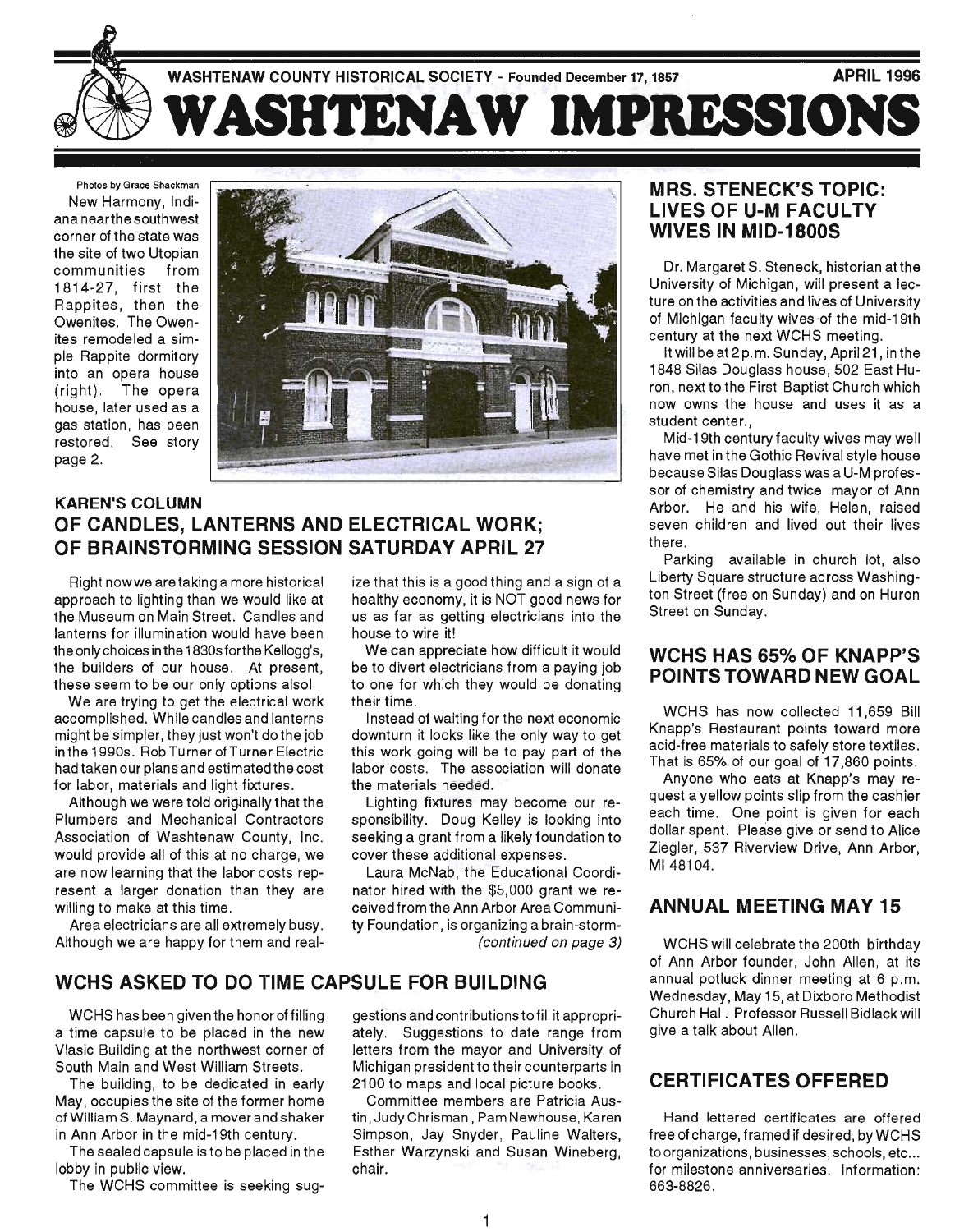# **TWO-PART PROGRAM: OF JEFFERSON'S GARDEN; OF UTOPIA ON THE WABASH**

Instead of hearing about the first plant nursery in Michigan the WCHS March audience heard about Thomas Jefferson's gardens and two 19th century Utopian communities in New Harmony, Indiana.

Mary Culver, who was to be the speaker, became ill and Grace Shackman, who has spoken to us previously, substituted on short notice with some slides from a couple of her trips. She also displayed books about her subjects.

"Thomas Jefferson was easily my favorite president-he was interested in so many things. One was flowers and gardens," Grace said.

"During his lifetime [1743-1826] was a very interesting time for gardens because new settlers to this country didn't know about plants that natively grew here and they didn't know what European plants would grow here.

"There were quite a few early researchers. Jefferson was always trying to find out all he could about plants and he would try different plants in his garden."

"He introduced new plants to Virginia and carried on a kind of experimental garden. His friend, Andre Thouin, superintendent of the Jardin des Plantes in Paris, sent him seeds and exotic plants from Europe," according to Thomas Jefferson's FlowerGarden at Monticello, one of the books on display.

Jefferson also obtained plants and seeds from Bernard McMahon, a Philadelphia nurseryman and author of the classic American Gardener's Calendar, 1806, described as Jefferson's horticultural "Bible," according to a newsletter of the Thomas Jefferson Center for Historic Plants.

McMahon, who published the first seed catalogue in the United States, also served as curator of the plants gathered by the Lewis and Clark expedition, the newsletter said.

"Jefferson wasn't at Monticello all the time, Grace said. "He was back and forth to Philadelphia and Washington. He was always writing letters home, telling them what to plant and asking how things were coming."

She showed slides of trees and flowers she saw on her tour around Monticello in June, starting with the woods where he planted unusual kinds of trees, and including vegetable garden and wine grapes.

"He was real interested in wine. I have a book about his trips in France and other European countries to find out about different vineyards.

"He built a small building near the garden where he could just sit and look around. It has been reconstructed.

"He grew all kinds of vegetables and did very well with them. In the recreated garden of today some of the vegetables are original varieties, others are similar to what he would have grown.

"He had a contest with neighbors to see who could grow peas the fastest. He usually won because he had the southern exposure.

"I read somewhere that Jefferson worked in



Thomas Jefferson's home, Monticello, in Virginia as seen from one of Rapp. of the restored flower beds. "They first came to Pennsyl-

the garden as long as half an hour at a time so he really didn't do the major upkeep.

"I remember years ago when I was on the Cobblestone Farm Board that we had a heritage garden that the late Sandy Hicks started.

"She ordered a lot of her seeds from the Thomas Jefferson Gardens. They were one of the first to try to recreate old gardens.

"The flower gardens around Jefferson's house were designed so he could look out the windows and see the flowers. He died in 1826 and then for more than 100 years the gardens just sort of faded away.

"The Garden Club of Virginia reconstructed the gardens in 1939-41. Some plants had naturalized and were still growing there but most died out.

"The Garden Club did a lot of research figuring out what he grew and, wherever possible, got genuine kinds of plants.

"They had a lot of fun trying to put the gardens back together. They figured out where the flower beds had been by shining auto headlights at night to see where the land rose (for raised beds).

"Jefferson grew imported plants, he grew wildflowers. One plant was given his name, Jeffersonia diphylla. It's a little white wild flower, commonly called Twinleaf, that bloomed about the time of his birthday, April 13. It resembles bloodroot.

A couple of years ago Grace and her husband decided they should know more about nearby states and took a trip through Indiana. They were fascinated by New Harmony down in the southwest corner of the state.

"New Harmony was the site of a Utopian community from 1814-1827, actually two Utopian communities, one religious, one more intellectual."

She showed a pictureof Main Street today. "I don't think it would be much of a town today except they recreated New Harmony. Most stores are antique stores or restaurants."

"The community was started in 1814 by a group of Germans from the same part of Germany as the Germans of Ann Arbor's Old West Side. They came to America so they could practice their religion without anyone bothering them.

"They had a spiritual leader, George Rapp, and he had a lieutenant, really a business manager, named Fred Reichert. Fred became the adopted son

vania. After a few years they decided to move west because they thought they would be in a good position to trade where the people were.

"They bought the land in New Harmony and first built log cabins to live in. Then they built dormitories and houses. They had sort of prefabricated houses, all built the same.

"They knew what materials they needed. They cut the boards to fit exactly, they put together parts on the ground and lifted them up to place.

"New Harmony was supposed to be an equal community. They gave houses to people according to need.

"Later they made bricks on the property and made brick houses of the same design.

"Of course they had to have a church. First they had a wooden church. Then they built a brick church in the shape of a Greek cross. Years later some of the early settlers came back and saw the church was being used for a meat processing factory so they bought it and took it down. It's now an open field with a historical marker.

"The Rappites didn't believe in having headstones in their cemetery. They buried people with little ceremony in plain caskets in unmarked graves .. The wall around the cemetery is made of bricks from the old church.

"The Rappites had all kinds of industrythey had silk worms, they made rope and textiles, they made every kind of agricultural product you could imagine. They had blacksmiths, carpenters, a cooper shop.

"Like the Old West Side, it seemed like everybody was very good at doing things. It was a very practical community, very selfsufficient. They sold stuff in 20 states.

"But after ten years they moved back to Pennsylvania for two reasons: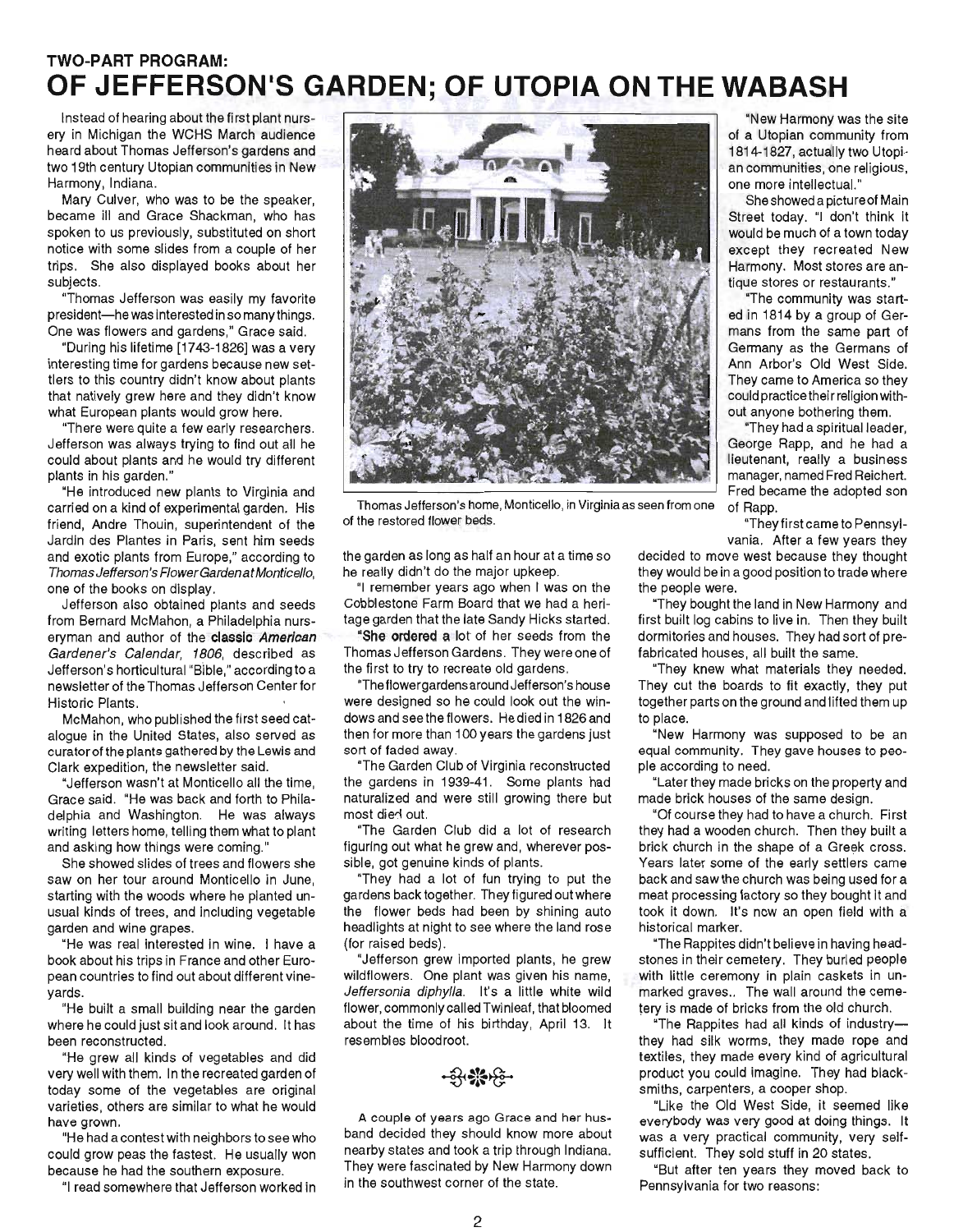"1. They thought people would be moving west faster. They found they were selling stuff mainly back east and they might as well be where their markets were.

"2. Mr. Rapp thought if he could keep everybody busy it would be better for the community so starting a new community was a way to do that. They moved back to a new community they called Economy [west of Pittsburgh].

"They put New Harmony on the market and sold it to Robert Owen. Owen ran a Utopian textile mill in Scotland. He treated his employees very nicely and made money to boot.

"Owen was an idealist and he wanted to try out his ideas in the new world. Here was a community for sale complete with houses and factories and fields.

"He bought it. with a partner, William Maclure, a scientist who lived in Philadelphia. They recruited a lot of their friends to live at New Harmony. When a number of them arrived at New Harmony in the same boat someone called it a 'Boatload of Knowledge.'

Owen's partner, Maclure, has been called the "father of American geology" according to New Harmony, Indiana: Robert Owen's Seedbed for Utopia. Maclure was president of the Academy of Natural Science in Philadelphia from 1817 until his death in 1840.

Thomas Say, entomologist, and Charles AI exandre Lesueur, ichthyologist, were among those in the 'Boatload of Knowledge,' Say has been called "the father of American zoology." Though unfinished, Lesueuer's work was launched from the New Harmony press.

### **RAPPITES FROM SWABIA LIKE LOCAL GERMANS**

The Rappites of New Harmony, Indiana, came from the same part of Germany--Wurttemberg or Swabia- as Washtenaw's Germans of Ann Arbor's Old West Side and elsewhere in the county.

But unlike Washtenaw's Germans, the Rappites were pietists or separatists from the Lutheran Church with ideas somewhat akin to communities in Zoar, Ohio, and the Amana Colonies, according to New Harmony's First Utopians, by Donald E. Pitzer and Josephine M. Elliott. Not more than 1,200 persons became residents of one of Rapp's three towns, the book says .

"The Owenites all believed in the educational theories of Johann Heinrich Pestalozzi, a Swiss reformer in the field of education. They had one of the first kindergartens in the country and they did a lot of scientific research.

"The Owenite community only lasted three years because they didn't get along with each other and because Owen gave an open invitation to anyone who wanted to join them.

"All kinds of people came in who didn't



Restored Rappite log cabins at New Harmony, Indiana.

expect to work too hard. They had nothing like the work ethic or skills that the Rappites had.

"While within three years the Owenite community was no longer a community, still a lot of people stayed around. It could be argued they left a more lasting impression on Indiana than the Rappites who went back to Pennsylvania and eventually died out.

"The Owenites catalogued plants and native fauna. One of Owen's sons, Robert Dale Owen, became active in politics, was in the state legislature and Congress and helped set up the Smithsonian Institution.

David Dale Owen, another son, made Indiana's initial geological survey in 1837-38 and later made surveys in several other states and for the United States. A brother, Richard, also did geological surveying in Indiana and from 1864-79 he was a professor of natural science at Indiana University.

Another brother, William Owen, although mostly interested in business edited the New Harmony Gazette for a while. A sister, Jane Dale Owen, married Robert Henry Fauntleroy, a Virginia scientist and engineer. In their home in New Harmony in 1859 their daughter,

#### KAREN'S COLUMN (continued)

ing session on Saturday, April 27 for those interested in generating ideas for ways the Historical Society might cooperate with schools and community groups in the county.

The goal will be to develop plans for other programs like the two traveling exhibits we already have, using our resources of artifacts and the expertise of members .

Those attending the meeting will be drawn from her contacts in the schools , primarily history, social studies or elementary classroom teachers. If anyone reading this would be interested in coming tothis "idea" session , please callWCHS at 662-9092, or Laura at 313-699-8515 or myself.

It will be held at O'Neal Construction, 525 West William, Ann Arborfrom 10 a.m. noon, Saturday, April 27.

From this meeting Laura hopes to identify a smaller group to serve as an Advisory Committee to guide WCHS in developing programs that would be of interest and use to the schools, now and after the museum is open.

Karen O'Neal, 665-2242

Constance, and others founded the Minerva Society, one of the earliest literary societies forwomen.

"The scholarly research and publications by Maclure and other scientists associated with the model community doubtless exceeded that from all Indiana colleges and universities prior to the Civil War," Donald F. Carmony and Josephine H. Elliott write in Seed-

bed for Utopia.

"There is not a lot of physical evidence of the Owenites three years in New Harmony," Grace said. She showed a picture of Maclure's house built in New Harmony after the community broke up.

"Maclure brought back a golden rain tree from Mexico that is still there in the front yard. [Jefferson also had one or more golden rain trees.]

"The Rappites had a lot of music. The Owenites were even more into culture. The Owenites built an opera house from one of the Rappites dormitories. In later years it was turned into a gas station but now it has been restored back to an opera house."

She showed the Rappite granary building which they also called the fort although they never were attacked by Indians or never had to protect themselves. In later years one of the Owen's sons used it for a scientific laboratory.

"The cemetery from the Owenite years had headstones unlike the Rappites."

### **AROUND THE COUNTY**

Chelsea Historical Society: 7:30 p.m. second Monday at depot, North Main at railroad.

Dexter Society: 8 p.m. first Thursday at museum, 3443 Inverness.

Manchester Society: 7:30 p.m. third Tuesday at Blacksmith Shop, 324 East Main.

Milan Society: 7:30 p.m. third Wednesday at Hack House, 775 County Street. Programs featuring local talent and businesses.

Salem Society: 7:30 p.m. fourth Thursday in Town Hall. April 25, member Cynthia Brautigan, "A History of Garden Herbs."

Saline Society: 7:30 p.m. third Wednesday at Depot Museum, 401 North Ann Arbor Street. April 17, Architect Richard Frank, "Uving In and Caring for 'The Old House.'" The Depot Museum is open Saturdays from 10 a.m.-2 p.m.

Webster Society: Leave 10 a.m. Saturday, May 18, to visit Ella Sharp museum in Jackson and have lunch. Information: Gloria Brigham, 426-4892.

Ypsilanti Society: Steve Grose will evaluate carry-in antiques from 1 :30-4 p.m. Sunday, April 21, at the Museum, 220 North Huron street. The fee will be a donation to the museum. Refreshments free.

Reception at museum for teachers Friday, May 3, 3:30-5:30 p.m.